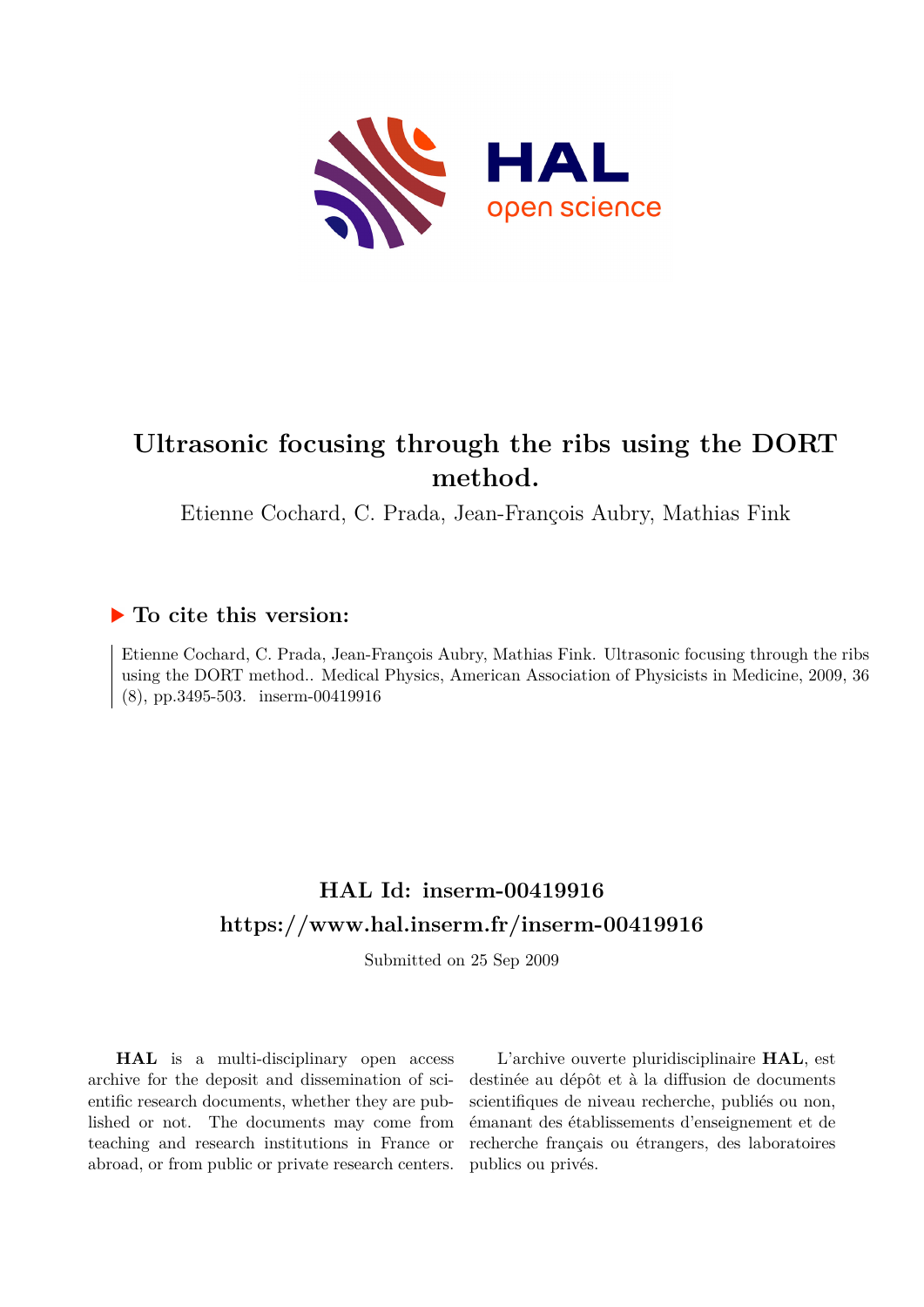# **[Ultrasonic focusing through the ribs using the DORT method](http://dx.doi.org/10.1118/1.3159755)**

E. Cochard, $a$ <sup>2</sup> C. Prada, J. F. Aubry, and M. Fink

*Laboratoire Ondes et Acoustique, CNRS UMR 7587, Université Paris VII, Inserm, ESPCI, 10 rue Vauquelin, 75005 Paris, France*

Received 2 February 2009; revised 18 May 2009; accepted for publication 5 June 2009; published 1 July 2009)

Thermal ablation induced by high intensity focused ultrasound has produced promising clinical results to treat hepatocarcinoma and other liver tumors. However skin burns have been reported due to the high absorption of ultrasonic energy by the ribs. This study proposes a method to produce an acoustic field focusing on a chosen target while sparing the ribs using the decomposition of the time-reversal operator (DORT method). The idea is to apply an excitation weight vector to the transducers array which is orthogonal to the subspace of emissions focusing on the ribs. A linear array of transducers has been used to measure the set of singular vectors associated with a chest phantom, made of three human ribs immersed in water, and to produce the desired acoustic fields. The resulting propagating fields have been measured both in the focal plane and in the plane of the ribs using a needle hydrophone. The ratio of the energies absorbed at the focal point and on the ribs has been enhanced up to 100-fold, as demonstrated by the measured specific absorption rates.  $\odot$  2009 American Association of Physicists in Medicine. [DOI: [10.1118/1.3159755](http://dx.doi.org/10.1118/1.3159755)]

Key words: high intensity focused ultrasound, noninvasive surgery, DORT, phased array, adaptive focusing

## **I. INTRODUCTION**

High intensity focused ultrasounds (HIFUs) allow noninvasive energy concentration onto soft tissue and can induce localized temperature elevation  $(30-55 °C)$  within a few seconds. The resulting high temperature can generate irreversible tissue necrosis while leaving the surrounding normal tissue undamaged. This method is used to treat a variety of conditions, such as benign prostate hyperplasia, $\frac{1}{1}$  prostate cancer, $2-5$  uterine fibroid,  $6$  kidney tumors, and liver tumors.<sup>8</sup>

However, in the case of the liver, the presence of the rib cage is a major problem. It acts as an aberrator that affects the focusing<sup>9</sup> and, due to the high absorption coefficient of the bones, $\frac{10}{10}$  overheating of the ribs can be quite important. Using magnetic resonance temperature monitoring of pigs *in vivo*, Daum *et al.* reported temperature elevations during sonication five times higher on the ribs than in the intercostal space.<sup>11</sup> This overheating can cause up to third-degree skin  $b$ urns<sup>8,12,13</sup> and in some cases this has led to the surgical removal of part of the ribs. $^{14}$ 

Several methods have been proposed to avoid the removal of ribs, all of which use a transducer array to produce a field that avoids sending energy on to the ribs. Botros *et al.*<sup>15</sup> proposed a two-step method based on the introduction of a virtual array along the intercostal spacings. Two propagation matrices are defined first, one between the target points and the virtual array and the other between the virtual array and the focusing array. Thanks to the pseudoinversion of the first matrix, the particle velocities on the virtual array are computed first, so that the resulting field focuses on the desired location. Finally, the particle velocities on the actual array are computed so that the resulting field is the correct field on the virtual array. This numerical study demonstrated that it is possible to reduce the power on the ribs to  $1\% - 3\%$  of the

total power. However, it requires the pseudoinversion of two propagation matrices and has not been tested on real ribs.

Another approach simply consists of switching off the array elements whose normal vectors cross the ribs (i.e., the elements in front of the ribs). Liu et al. showed, through a numerical simulation, that this reduces the temperature elevation at the ribs.<sup>16</sup> This method could be very simple to implement but may not be the optimal method since it does not take into account wave diffraction by the ribs or shear mode conversion.

Time-reversal correction was first introduced to correct phase aberrations. As this technique is a matched filter, it maximizes the ratio between the energy deposition at focus and the total emitted energy in the nonabsorbing media as well as in the absorbing media.<sup>17</sup> It therefore minimizes the energy deposition on the ribs. Aubry *et al.* showed experimentally that a mean decrease of 83% of the temperature elevation on the ribs could be achieved by time reversal compared to a noncorrected spherical wave front.<sup>17</sup> However, this robust and real-time adaptive focusing method requires a transducer being placed at the desired focal point, making this technique invasive.

The present study proposes a novel noninvasive solution. The DORT method (French acronym for décomposition de l'opérateur de retournement temporel) was derived from the analysis of acoustic time-reversal mirrors.18 It consists of finding the invariants of the time-reversal process using the backscattered echoes recorded on the transmit/receive array. These invariants contain information about the medium and are used to avoid sending energy on the reflectors (in the present case, the ribs). Basically, the desired emission signals (i.e., focusing on the region to treat) are projected orthogonally to the set of emissions that focus on the ribs. This set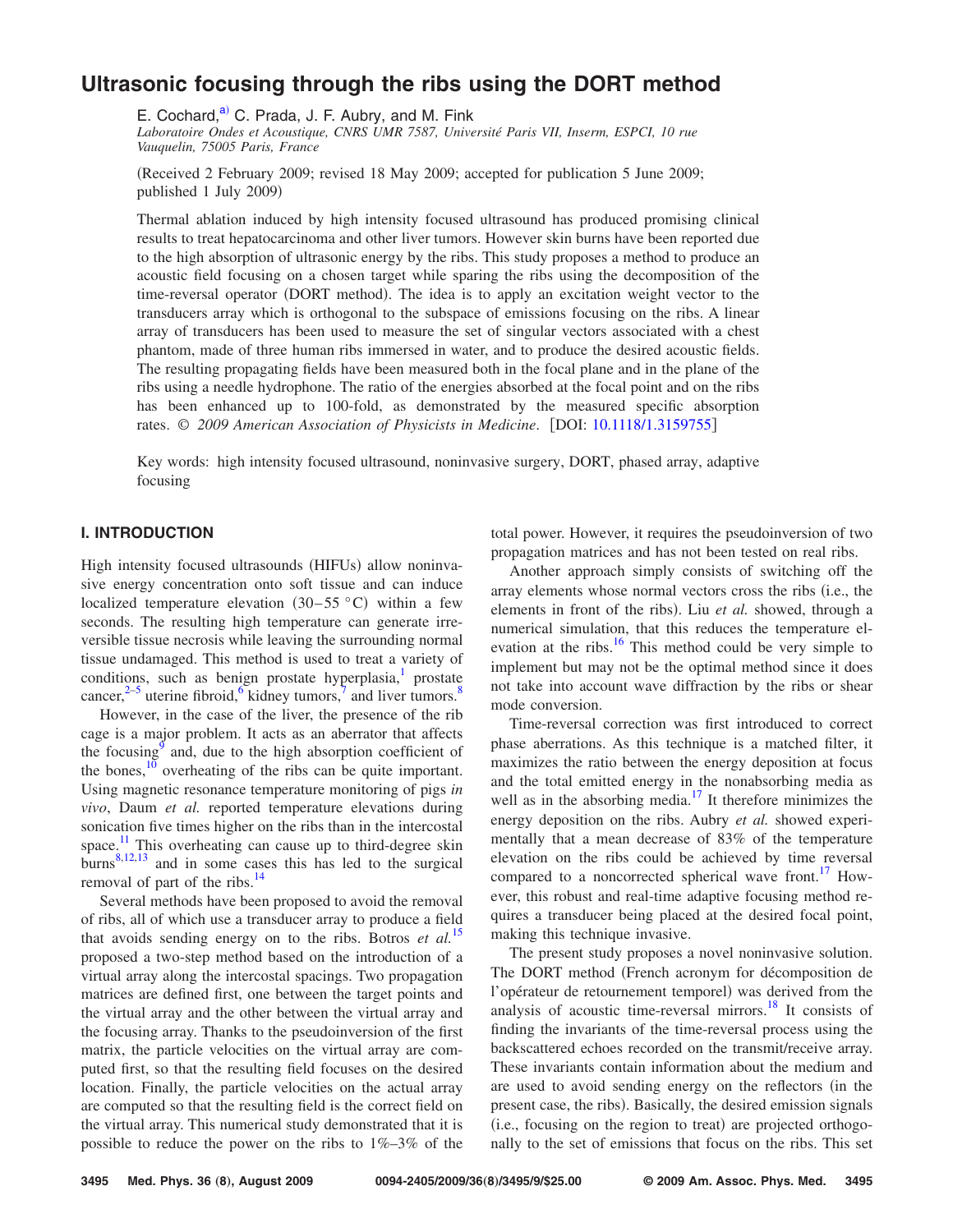can be determined by applying the DORT method to the ribs' echoes. As will be shown, this process allows the construction of an emission that focuses on the chosen point while minimizing the energy deposition on the ribs. A similar technique has been used by Song *et al.* in underwater acoustics, where an oceanic waveguide was insonified while minimizing reverberations from the bottom of the guide.<sup>19</sup>

In this study, a 128-element linear phased array and a chest phantom made of three ribs immersed in water were used to demonstrate the efficiency of the method. The specific absorption rate (SAR) was chosen as the indicator of efficiency. The SARs obtained after projection have been compared to those obtained without projection and those obtained by using the time-reversal technique.

#### **II. MATERIAL AND METHODS**

#### **II.A. Experimental setup**

The experiment was achieved with a linear array made of 128 transducers of 1.5 MHz central frequency with an array pitch of 0.55 mm (Vermon PA1.5V1002). The transducers were driven by fully programmable parallel processed electronic channels of 20 MHz sampling rate (Corelec, France). The dynamic was 90 dB in reception and 48 dB in emission maximum peak to peak amplitude: 200 mV in reception and 15 V in emission). This system allowed the user to insonify the medium and record the echoes in a flexible manner.

The pressure field propagating from the transducers was measured by a 0.4 mm needle hydrophone (Onda HNP-0400 attached to a Onda AH-2020 preamplifier) fixed to a threeaxis motor with 10  $\mu$ m precision. The fields were recorded first in the focal plane and second in the plane of the ribs once the ribs had been removed.

Three human ribs were placed in a geometry mimicking a human rib cage. In accordance with the local ethics committee, the ribs were extracted from a person who gave his consent to donate his body for medical research. After extraction, the ribs were immersed in boiling water for several days, then in trichloroethylen, and finally dehydrated. After complete sterilization, they were lent to the Laboratoire Ondes et Acoustique for research. The ribs were then immersed in water and degassed for a week in a vacuum chamber at 60 mm Hg so that no air bubbles stayed trapped in the porous zones. The purpose of the degazing was to reproduce *in vivo* conditions as closely as possible. The width of the ribs varied from 10 to 15 mm and their thickness from 5 to 10 mm. They were attached to a frame and the intercostal space was varied from 12 to 17 mm depending on the experiment. Their distance to the echographic probe was  $30 \pm 5$  mm. The location of the focal spot was chosen to be consistent with the location of an actual spot to treat. The distance between the chosen focal point and the echographic array was 77 mm. It was also in front of the array and roughly centered (facing the 72nd transducer). The layouts of the array, the ribs, and the focal spot are displayed in Figs.  $1(a)$  and  $1(b)$ .



FIG. 1. (a) Annotated picture of the ribs viewed from the top. (b) Annotated picture of the ribs viewed from the side.

#### **II.B. Specific absorption rate**

To evaluate the efficiency of the method and compare the results from different sets of measurements, the SAR (in W m<sup>-3</sup>) at a given position *x* is defined as follows:

$$
SAR(x) = \alpha(x) \frac{|P(x, f_c)|^2}{2\rho(x)c(x)},
$$

where  $\alpha(x)$  is the absorption coefficient at position *x*, *P* is the Fourier component of the pressure at point *x* (so that  $P^2/2$  is the mean squared pressure for a monochromatic emission) and at the central frequency  $f_c$ , and  $\rho c$  is the acoustic impedance. The SAR gain is defined as the ratio of the SAR on the target to the SAR on the point to spare. There is actually a whole area to spare. For this reason, we calculated the SAR on "the point to spare" in two different ways: As the spatial average of the SARs measured along the central rib surface which was actually a line since we worked on a 2D geometry) and as the maximum SAR observed on the ribs. The first SAR gain estimates the efficiency of the method if thermal diffusion (which tends to homogenize the temperature) is sufficient, while the second SAR gain informs about the hot spot level (masked by the spatial averaging) and is relevant if diffusion is low. To relate the field distribution to temperature elevation would require further analysis which we believe is beyond the scope of this paper.

As the focal point was chosen behind the central rib, the average was not calculated over the lateral ribs that were less insonified. Taking this average would artificially increase the SAR gain for any focusing emission. A SAR gain of at least unity indicates a higher energy absorption rate at the targeted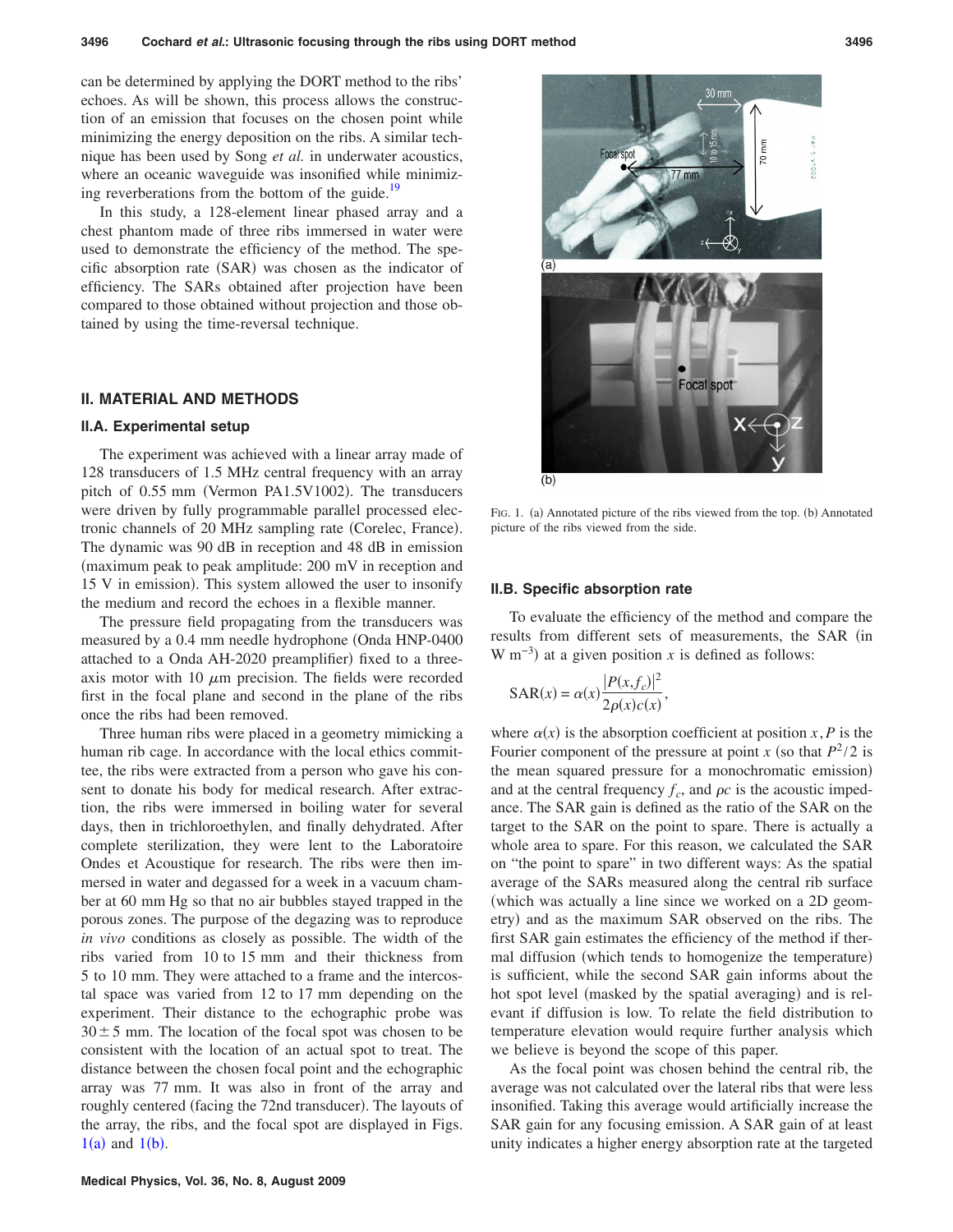

FIG. 2. Principle of time-reversal mirror.

focal spot than on the ribs. We chose to calculate the SAR for a single frequency because monochromatic signals are used for therapy (typically several second pulse length).

The values of  $\alpha$ ,  $\rho$ , and *c* are taken from Liu *et al.*<sup>16</sup> except for the absorption coefficient of the bone, which is taken from Fry *et al.*<sup>20</sup>

- $(a)$  $\alpha_{\text{liver}} = \mu_{\text{focal}} = 13.5 \text{ Np m}^{-1}$  and  $\alpha_{\text{bone}} = 214 \text{ Np m}^{-1}$ , where  $\alpha$  is the absorption coefficient and  $\mu$  is the attenuation coefficient.
- $(b)$  $\int \rho_{\text{liver}} = 1055 \text{ kg m}^{-3} \text{ and } \rho_{\text{bone}} = 1450 \text{ kg m}^{-3}.$
- $(c)$ *c*<sub>liver</sub>= 1547 m s<sup>-1</sup> and  $c_{\text{bone}}$ = 2300 m s<sup>-1</sup>.

The values at the focal spot correspond to the values of the liver.

#### **II.C. Time reversal**

Time reversal is a focusing method that relies on the invariance of the wave equation under time reversal.<sup>21</sup> It requires an array of transducers and a source at the desired focal point. $^{22}$ 

The wave propagating from an impulse point source to the array of transducers is recorded and time reversed. If the medium is time invariant, the time reversed signal propagates as if going backward in time and converges to the initial spot as illustrated in Fig. 2. This method is robust and efficient even in a complex propagating medium.

A scatterer embedded in the medium acts as a source by reflecting the energy it receives. By insonifying the medium and recording the backscattered wave, one can learn to focus on the scatterer. But in the presence of multiple scatterers, time reversal does not teach how to focus on each of them separately.

#### **II.D. Decomposition of the time-reversal operator**

The DORT method was derived from the theoretical study of iterative time-reversal mirrors. It consists essentially of the construction of the wave fronts that are invariable under a time-reversal process. $^{23}$  These invariants appear as the eigenvectors of a matrix called the time-reversal operator, which describes the time-reversal process.



FIG. 3. Typical singular values distribution at the central frequency  $(1.5$  MHz).

Considering an array of N transducers and assuming that the system is linear and time invariant, one can build in the frequency domain a  $N^*N$  matrix  $\mathbf{K}(\omega)$ , the elements of which are the interelement transfer functions at the pulsation  $\omega$ . The time reversal operator (TRO) is then defined as  $\mathbf{K}(\omega)\mathbf{K}^*(\omega).^{23}$ 

This operator describes the iteration of the following sequence: Transmission, reception, and time-reversal operation (equivalent to a phase conjugation in the frequency domain). It is a Hermitian operator with positive eigenvalues. Its eigenvectors are the invariant wave forms of the timereversal process [if an eigenvector of the time-reversal operator  $V(\omega)$  is the transmitted signal, then the signal received is  $\lambda(\omega)V(\omega)$ ].

From a mathematical point of view, the diagonalization of the TRO is equivalent to the singular value decomposition (SVD) of the array response matrix  $K(\omega)$ . The SVD decomposition is  $K(\omega) = U(\omega) \Lambda(\omega) V^{\dagger}(\omega)$ , where  $\Lambda$  is a real diagonal matrix and *U* and *V* are unitary matrices. This means that the columns of *V* are the eigenvectors of the TRO and the singular values are the square roots of the eigenvalues.<sup>23</sup>

It is now well known that if the medium is composed of several pointlike, isotropic, and well resolved scatterers, the number of nonzero eigenvalues of the TRO is equal to the number of scatterers and each eigenvector is associated with one scatterer. $^{23}$  This means that applying the phases and amplitudes of a chosen eigenvector to the elements of the array produces a wave front focusing on the corresponding scatterer. In general, a scatterer is not isotropic or pointlike and is associated with several invariants of the time-reversal operator. These invariants were studied by Aubry *et al.* in the case of a solid cylinder. $^{24}$  The number of invariants is equal to the rank of  $K(\omega)$ , which is on the order of the number of resolution cells in the scatterer. $^{25}$  Each eigenvector associated with a significant eigenvalue focuses on one portion of the scatterer.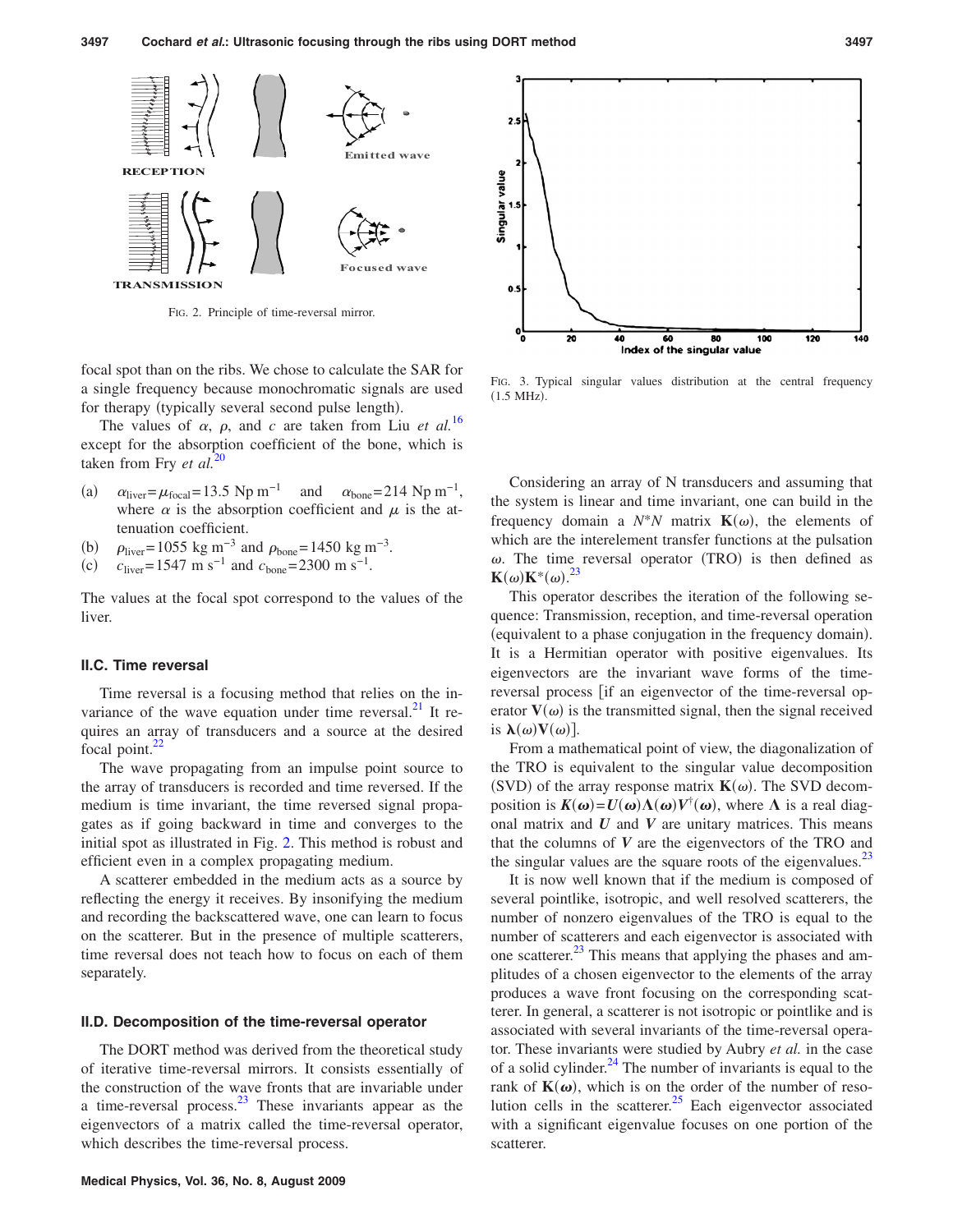

FIG. 4. Numerical repropagation of the eigenvectors from the echographic array to the plane of the ribs  $(f=1.5 \text{ MHz})$ . The lateral position at 0 mm corresponds to the center of the echographic array: (a) first eigenvector, (b) 37th eigenvector, and (c) 40th eigenvector.

In practice, the array response matrix  $\bf{K}$  is measured by emitting a pulse on each array element successively and measuring the corresponding echoes on the N transducers. An appropriate time window is then used to select the echoes from the ribs, and a Fourier transform of the selected signals is performed at each frequency within the transducers band-



FIG. 5. Superposition of the numerical backpropagation of the first 20 eigenvectors from the echographic array to the plane of the ribs. The lateral position at 0 mm corresponds to the center of the echographic array. The ribs position is shown by a dotted line  $(f=1.5 \text{ MHz})$ .

width. Then, looking at the singular values, the singular vectors are separated into two categories: A first set focusing on the ribs (the eigenvectors associated with highest singular values) and a second set, the eigenvectors associated with the smallest singular values, that do not send energy on to the scatterers.

#### **II.E. Projection**

The first step of the method consists of defining a set of emission signals  $A(\omega)$  focusing on the target point, independent of the effect of the ribs. To this end, a time-reversal experiment was performed in the absence of the ribs: Each transducer emitted an impulse and the 128 resulting propagated fields were measured by an hydrophone located at the target location. Due to reciprocity, these A-scans form the B-scan that would be measured on the array if an impulse was emitted by the hydrophone. This B-scan is then time reversed. The Fourier transform of this time-reversed B-scan gives rise to the  $A(\omega)$  on demand. If this B-scan is used to focus through the ribs, part of the wave front is not affected by the ribs and focuses at the desired point but part of it is absorbed and scattered by the ribs. Instead of using a timereversal experiment, a conventional noncorrected cylindrical wave front could have been used. Nevertheless, due to time reversal, the phase defects of the transducers are automatically corrected. Moreover, such signals will have the same bandwidth as the interelements impulse response, thus enabling a fair comparison between all the techniques presented in this article. In the whole paper, the "noncorrected" signals will be  $A(\omega)$ .

 $A(\omega)$  is then projected orthogonally to the first set of eigenvectors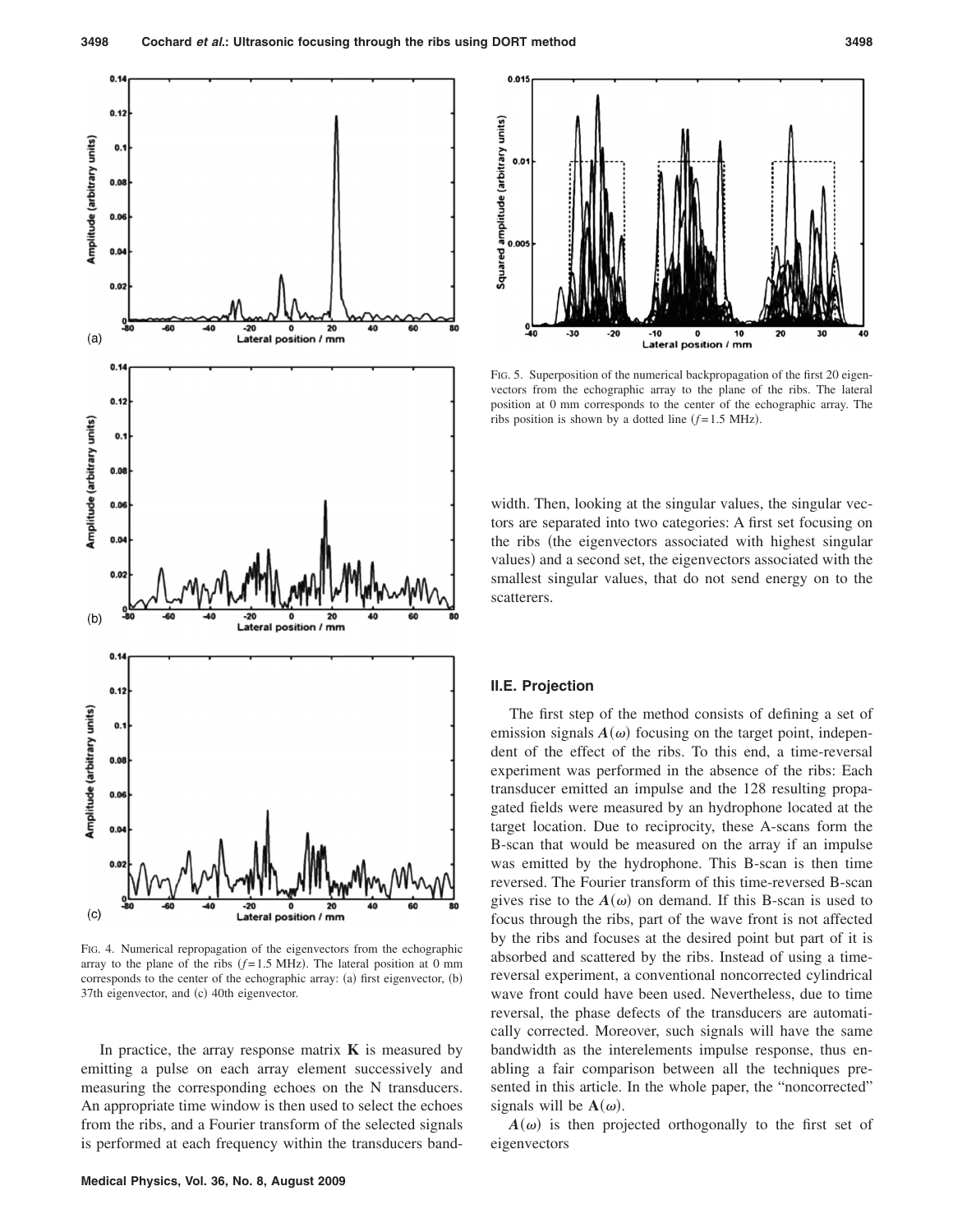

FIG. 6. Typical emissions: (a) A—obtained with a time-reversal experiment in water, (b) B—obtained with a time-reversal experiment through the ribs, and (c) C—obtained by projection of emission A orthogonally to the first 40 eigenvectors.

$$
\mathbf{A}_{\text{projected}}(\boldsymbol{\omega}) = \mathbf{A}(\boldsymbol{\omega}) - \sum_{i=1}^{i_{\text{max}}} (\mathbf{V}_i^{\dagger}(\boldsymbol{\omega}) \mathbf{A}(\boldsymbol{\omega})) \mathbf{V}_i(\boldsymbol{\omega}),
$$

where  $V_i$  is the *i*th eigenvector and  $i_{\text{max}}$  is the number of eigenvectors belonging to the first set of eigenvectors. An



FIG. 7. Pressure field measured in the focal plane after (a) emission A, (b) emission B, and (c) emission C.

inverse Fourier transform is then performed to obtain a temporal signal.

## **II.F. Experimental protocol**

In order to demonstrate the efficiency of the projection method, three types of focusing emissions have been compared: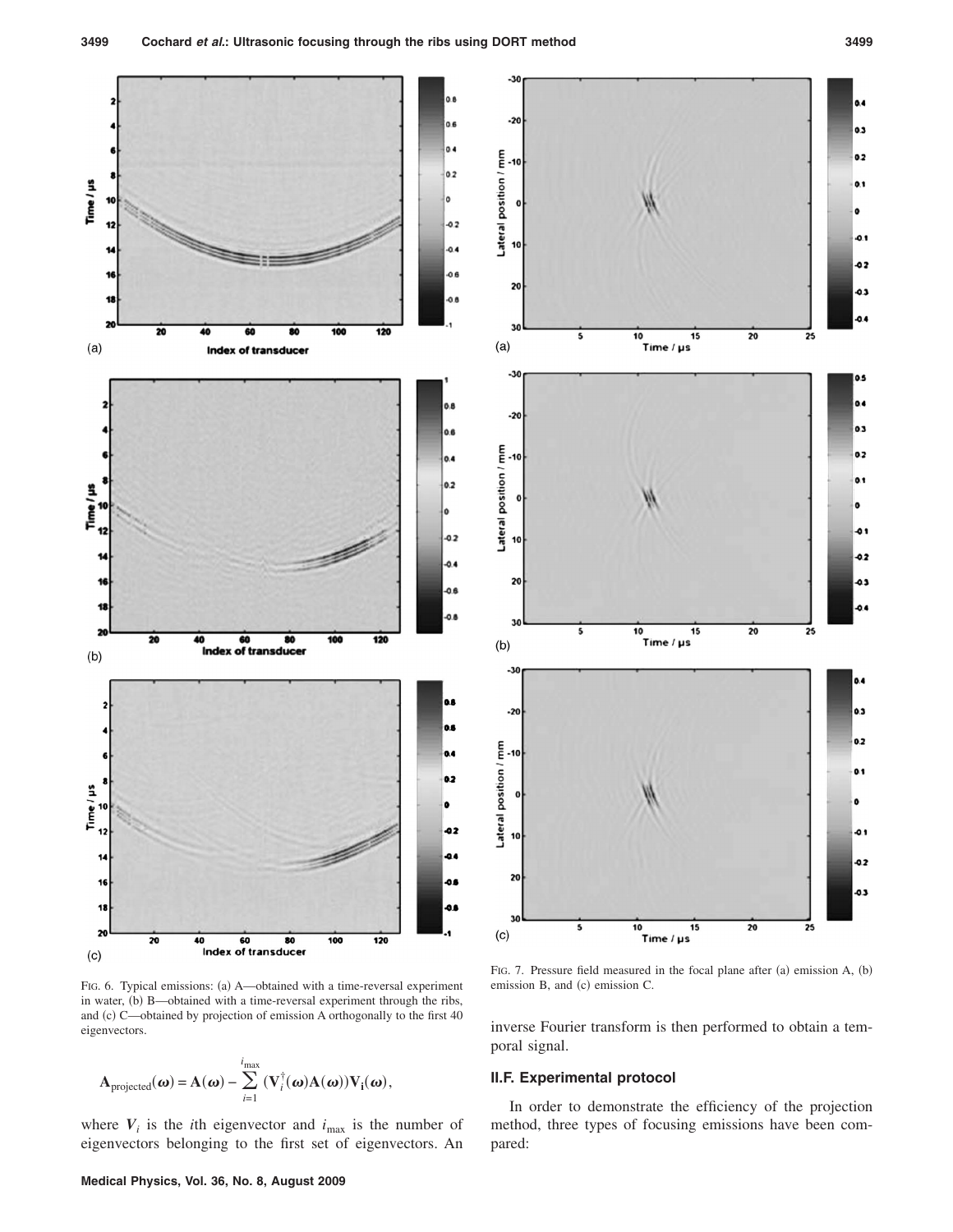

FIG. 8. Normalized energy distribution (dB scale) in the focal plane obtained with emission A (dashed line), B (full line), and C (dotted line). The lateral position at 0 mm corresponds to the center of the focal spot.

- (1) Without the ribs (free space), the impulse response from the desired focal spot to the array was recorded and time reversed, providing emission A. It is well known that emission A focuses in free space at the desired focal spot.
- (2) The same measurement was done through the ribs, providing emission B.
- (3) Finally, a DORT experiment was run, and the eigenvector sets were discriminated as described in Sec. II D. To allocate each eigenvector to the correct subset, and find  $i_{\text{max}}$ , the singular values distribution must be examined.

A typical distribution of singular values is displayed in Fig. 3 for each of the five sequences.  $i_{\text{max}}$  was set to 40: Beyond that value, the singular values can be neglected. The numerical backpropagations of the eigenvectors at the central frequency showed that beyond this value, the eigenvectors did not focus on specific points on the ribs but would rather spread energy over a large number of points (see Fig. 4). On the other hand, Fig. 5 shows that the first eigenvectors focus where the ribs are. The same value  $(40)$  was kept for all frequencies. Emission A was then projected orthogonally to the first set of eigenvectors, providing emission C.

Finally, the focal spot obtained for these three emissions through the ribs and the field obtained in the plane of the ribs after they were removed were measured with a 0.5 mm pitch. This sequence was repeated five times for five different geometrical configurations. Only the lateral position of the ribs changed from a configuration to the other: The center of the central rib varied from −10 to 0 mm and the intercostal space from 12 to 17 mm.

## **III. RESULTS**

Typical emissions A–C obtained for the third set of measures are shown in Fig. 6. The corresponding pressure fields measured in the focal plane along the *x* axis are displayed in Fig. 7 as a function of time. The square of the corresponding



FIG. 9. Pressure field measured in the plane of the ribs after (a) emission A, (b) emission B, and (c) emission C. The lateral position at 0 mm corresponds to the center of the focal spot.

time peak amplitude is plotted in a dB scale in Fig. 8. In order to estimate the efficiency of the focusing, each plot is normalized by the total emitted energy (sum over the transducers of the square of the time peak of the emitted B-scan).

The three beam patterns are very similar with the same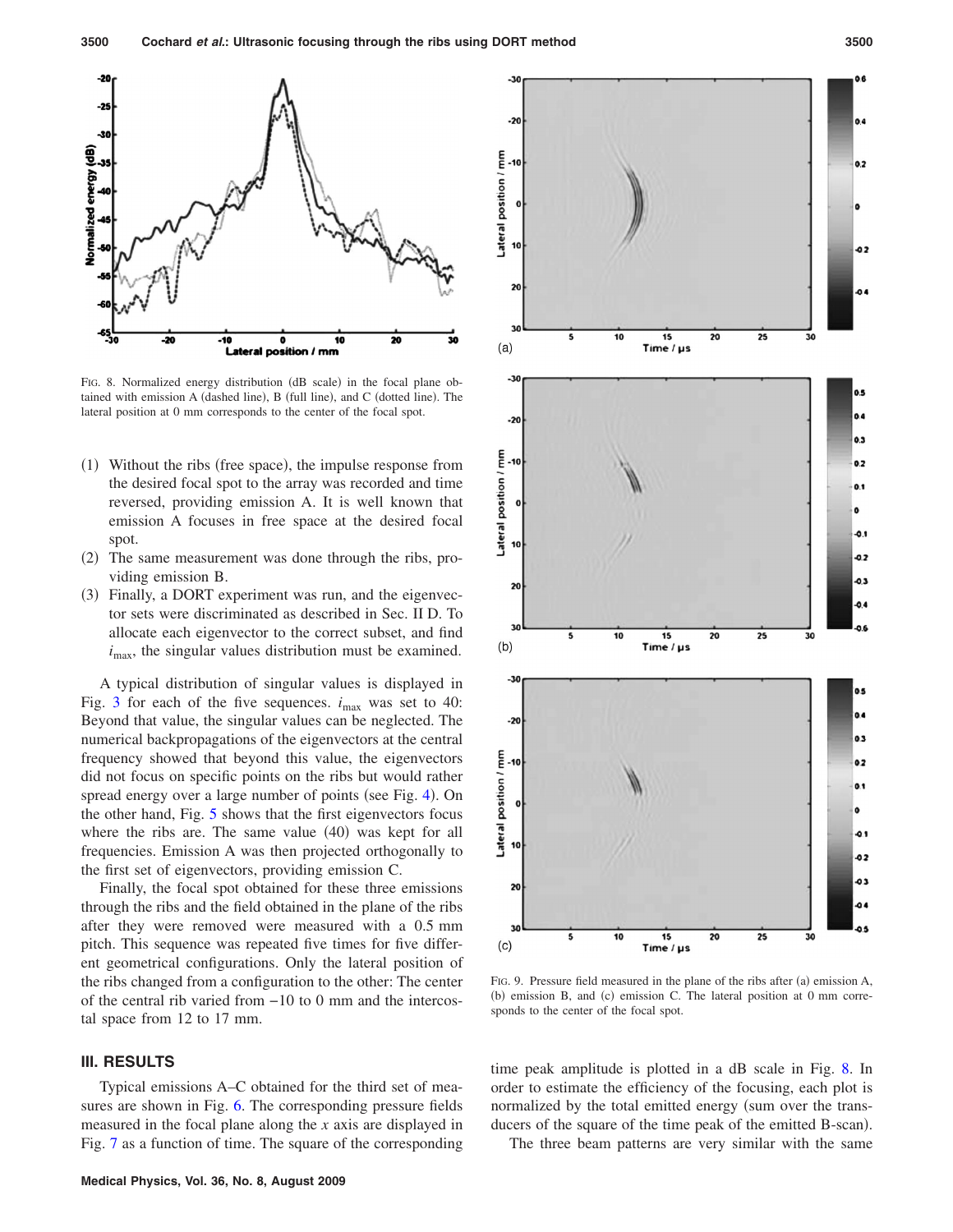TABLE I. Quality of focusing.

| Index of<br>the<br>experiment | Emission A<br>(time reversal in water) |                          |                           | Emission B<br>(time reversal with the ribs) |                          |                           | Emission C<br>(projection of emission A) |                          |                           |
|-------------------------------|----------------------------------------|--------------------------|---------------------------|---------------------------------------------|--------------------------|---------------------------|------------------------------------------|--------------------------|---------------------------|
|                               | $-3$ dB<br>width<br>(mm)               | $-6$ dB<br>width<br>(mm) | $-12$ dB<br>width<br>(mm) | $-3$ dB<br>width<br>(mm)                    | $-6$ dB<br>width<br>(mm) | $-12$ dB<br>width<br>(mm) | $-3$ dB<br>width<br>(mm)                 | $-6$ dB<br>width<br>(mm) | $-12$ dB<br>width<br>(mm) |
|                               |                                        | 4                        | 6.5                       |                                             | 4                        |                           |                                          | $\overline{4}$           | 6.5                       |
|                               |                                        |                          | 5.5                       |                                             |                          |                           |                                          | $\overline{4}$           | 5.5                       |
| $\mathcal{R}$                 |                                        |                          | 6                         |                                             | 4                        |                           |                                          | $\overline{4}$           | 6.5                       |
|                               |                                        |                          | 10                        |                                             | 4.5                      | 6                         | 3.5                                      |                          | 8                         |
|                               | 3                                      | 4.5                      |                           | 2.5                                         | 4                        | 6.5                       | 3                                        | 4.5                      |                           |

−6 dB width. One has to note that depending on the experiment, the -6 dB width ranged from 3 to 5 mm (Table I), which is a small enough range for therapeutic purposes.<sup>15</sup> Emission A is, on average, 5 dB lower than emissions B and C because part of the energy is absorbed or scattered by the ribs.

On the opposite hand, in the plane of the ribs, the fields differ significantly, as can be seen in Fig.  $9$  (obtained with the third set of measures). For both emissions B and C [Fig.  $10(a)$ ], the amplitude of the field drops significantly between −3 and +10 mm. This corresponds to the position of the central rib. A closer look at the same plot displayed in a dB scale [Fig.  $10(b)$ ] shows that the amplitude drop is not constant over the central rib: It decreases by 12– 28 dB. The SAR gains were calculated for each set of measures for all three emissions. The results are gathered in Tables II and III. Experiments are ordered with increasing intercostal distance.

For emission A, the mean SAR gain is smaller than 1: The ribs heat more than the region to treat, leading to unavoidable skin burns. For emissions B and C, the mean SAR gain is always larger than 1 due to ribs sparing. Not surprisingly, the SAR gain is always larger with the invasive approach (emission B).

## **IV. DISCUSSION**

For transcribes liver therapy the set of emission signals must meet two conditions: They must focus at the chosen location and avoid energy deposition on the highly absorbing ribs. The first condition was seen to be easily achievable because the abreacting effect of the ribs is small. In fact, the reflection and absorption by the ribs are so high that the amplitude of the field that propagated through the ribs (and has been distorted by the ribs) is negligible compared to that of the field that propagated in the intercostal space. The location of the focal spot has been shown to be correct and its width is acceptable for liver ablation.

The second condition is harder to achieve. Even if very little energy is sent onto the ribs, the SAR gain may be small because the absorption coefficient of the bone is high. This is indeed what was observed. Even though emissions B and C are very similar (and so are the resulting fields measured on the ribs' surface), their SAR gains differ by a slightly higher pressure field on the ribs with emission C. As a result, the SAR gain is smaller with the noninvasive approach.

Nevertheless, the SAR gain is significantly enhanced by the projection technique. It is 20- to 106-fold higher compared to the noncorrected approach, as shown in Table II. Variations in the SAR gain are observed from one set of measures to another for each type of emission. For emission A, the variations can be explained by a simple geometric factor: The larger the rib surface, on the journey between the transducers array and the focal spot, the smaller the SAR gain will be. In cases 1 and 2, the intercostal space is bigger than that in case 3, which is bigger than that in case 5. So, the SAR gain decreases because more energy is sent onto the ribs. In case 4 one of the gaps between the two ribs was placed just in front of the middle of the transducers array,

TABLE II. Comparison of the SAR gain obtained with three different emissions in five different geometries (calculated by taking the average on the central rib). The last column gives the enhancement of the SAR gain for emission C.

| Index of<br>the<br>experiment | Intercostal<br>spacing<br>(mm) | Average SAR gain<br>for emission A (times)<br>reversal in water) | Average SAR gain for<br>emission B (time)<br>reversal with the ribs) | Average SAR gain<br>for emission C<br>(projection of<br>emission A) | SAR gain(C)<br>SAR gain(A) |
|-------------------------------|--------------------------------|------------------------------------------------------------------|----------------------------------------------------------------------|---------------------------------------------------------------------|----------------------------|
|                               | 30                             | 0.12                                                             | 13                                                                   | 3.0                                                                 | 25                         |
| 2                             | 29                             | 0.12                                                             | 23                                                                   | 7.5                                                                 | 62.5                       |
| 3                             | 24                             | 0.085                                                            | 11                                                                   | 9.0                                                                 | 106                        |
| 4                             | 24                             | 0.14                                                             | 7.0                                                                  | 2.8                                                                 | 20                         |
| 5                             | 20                             | 0.017                                                            | 1.4                                                                  | 1.3                                                                 | 76                         |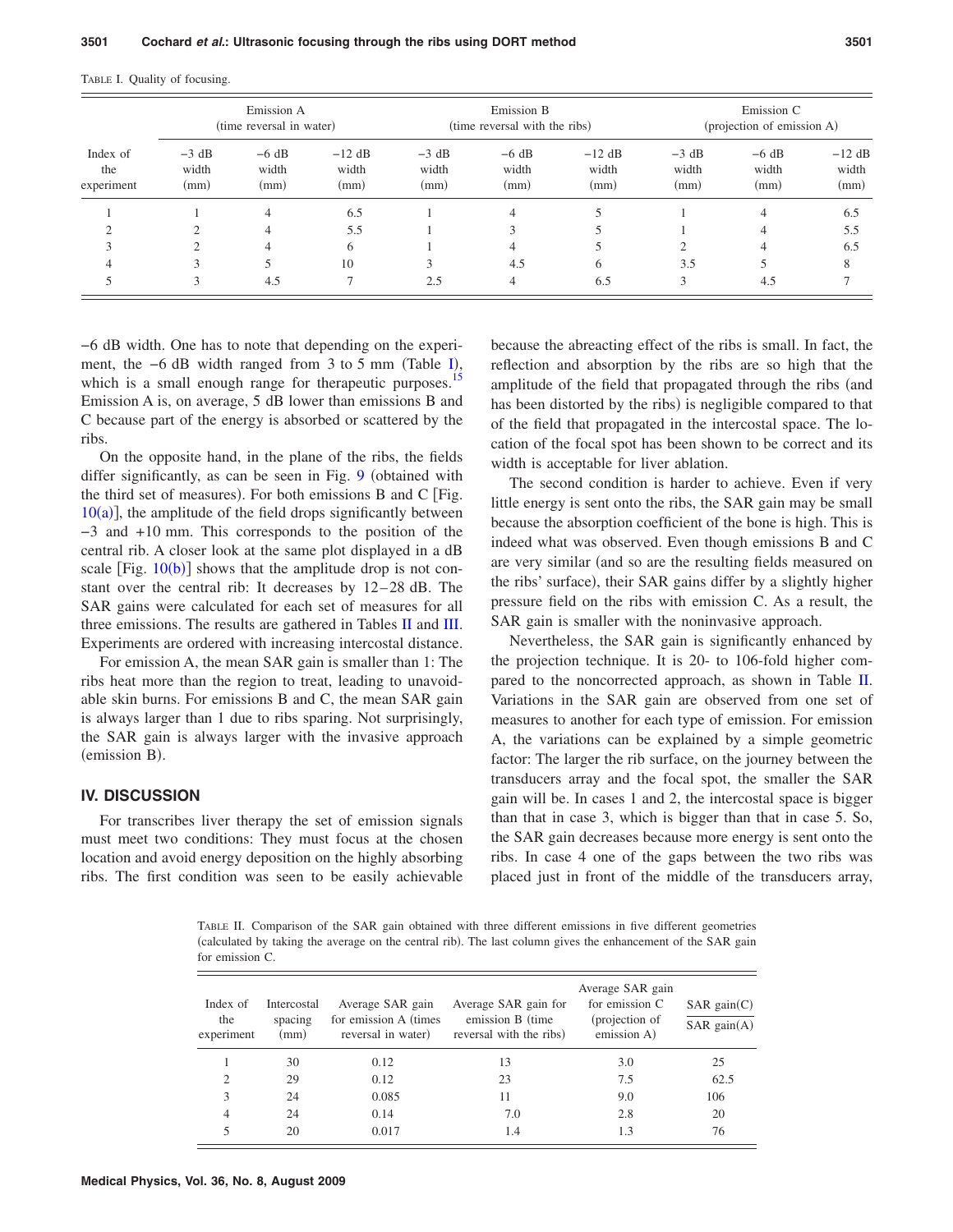

FIG. 10. Normalized energy distribution (left, dB scale; right, linear scale) in the plane of the ribs obtained with emission A (dashed line), B (solid line), and C (dotted line). The lateral position at 0 mm corresponds to the center of the focal spot.

where the energy is concentrated. The surrounding ribs therefore only saw the weaker lateral parts of the emission, thus increasing the SAR gain.

The same applies to emission B, if the intercostal space is smaller, less energy can be sent to the focal spot, leading to an expected decrease in SAR gain from one experiment to another. Nevertheless, the time-reversal approach is more complex and in some cases, depending on the geometry, energy might be deposited on the ribs. This would mean that some energy has crossed the ribs on its way to the array in the first step of the time-reversal process. As some ribs were thinner on their sides, ultrasound rays arriving on these points could be incompletely absorbed. Furthermore, guided modes at the surface of the ribs can also radiate toward the array in the first step of the time-reversal process. Of course, the amount of transmitted energy varies depending on the exact geometry (namely, the angle between the rib and the transducer array). Even though no obvious trend can be related to intercostal spacing, the SAR gain is strongly enhanced by this time-reversal approach in all cases, confirming the results of Aubry *et al.*<sup>1</sup>

Similarly, the efficiency of the noninvasive DORT projection approach is not constant. As for the time-reversal approach, different amounts of information can be collected with the DORT method depending on the exact geometry. In this case, SAR gain seems to depend less on the intercostal space than on the orientation of the ribs. Nevertheless, the efficiency of this novel noninvasive approach is clearly demonstrated by the finding that the SAR gain is at least 20-fold better than without correction.

Another approach for noninvasive transrib focusing consists of placing a set of virtual sources in the intercostal spaces in order to force the beam to go through these sources without sonicating on the ribs. Botros *et al.* proposed using a so-called "hybrid virtual arrays" made of such sources.<sup>15</sup> To do so, they proposed to solve optimal synthesis of complex pressure in the virtual array plane while minimizing power deposition at critical points. According to Tables II and III, the results obtained by the method introduced in this article are similar to those obtained numerically by Botros *et al.* Nevertheless, the DORT method does not require imaging of the ribs and placement of virtual sources in between the expected location of the ribs. Moreover, the hybrid virtual array method requires computing the pseudoinverse transfer matrices between the virtual arrays and the transducers on one hand and between the virtual arrays and the focal plane on the other hand, making it difficult to perform in real time for a therapeutic 2D array.

#### **V. CONCLUSION**

In this study, the DORT method was applied to chest wall models composed of three ribs immerged in water. Contrary

TABLE III. Comparison of the SAR gain obtained with three different emissions in five different geometries (calculated by taking the maximum value on the central rib). The last column gives the enhancement of the SAR gain for emission C.

| Index of<br>the<br>experiment | Intercostal<br>spacing<br>(mm) | Lowest SAR gain<br>for emisson A (times)<br>reversal in water) | Lowest SAR gain<br>for emission B (time)<br>reversal with the ribs) | Lowest SAR gain<br>for emission $C$<br>(projection of<br>emission A) | SAR gain(C)<br>SAR gain(A) |
|-------------------------------|--------------------------------|----------------------------------------------------------------|---------------------------------------------------------------------|----------------------------------------------------------------------|----------------------------|
|                               | 30                             | 0.11                                                           | 3.2                                                                 | 1.0                                                                  | 9.6                        |
| 2                             | 29                             | 0.094                                                          | 4.2                                                                 | 1.7                                                                  | 18                         |
| 3                             | 24                             | 0.067                                                          | 1.7                                                                 | 1.1                                                                  | 16                         |
| 4                             | 24                             | 0.054                                                          | 1.1                                                                 | 0.58                                                                 | 10                         |
| 5                             | 20                             | 0.0136                                                         | 0.4                                                                 | 0.33                                                                 | 24                         |